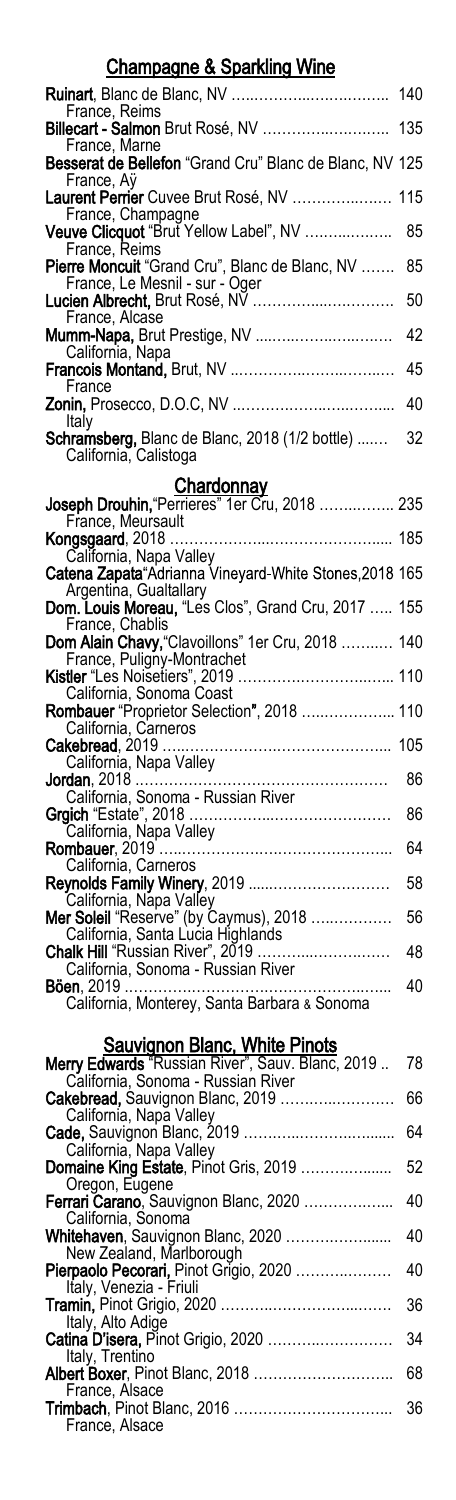## Alternative White & Rosé

| <b>Ch. Beaucastel, Châteauneuf-du-Pape Blanc, 2019 120</b>                      |    |
|---------------------------------------------------------------------------------|----|
| France, Châteauneuf-du-Pape                                                     |    |
| Vieux Télégrahe, Châteauneuf-du-Pape Blanc, 2019<br>France, Châteauneuf-du-Pape | 92 |
| Domaine de la Tour du Bon "Bandol" Blanc, 2019                                  | 72 |
| France, Provence - Bandol                                                       |    |
| S.A. Prüm "Himmelereich", Riesling Spätlese, 2011                               | 92 |
| Austria, Wachau                                                                 |    |
| <b>Prager</b> "Achleiten", Riesling Smaragd, 2014                               | 86 |
| Austria, Wachau                                                                 |    |
| Maximin Grünhaus "Abtsberg", Riesling Kabinett 2017<br>Austria, Mosel           | 78 |
| Paco & Lola, Albariño, D.O., 2020                                               | 44 |
| Spain, Rias Baixas                                                              |    |
|                                                                                 | 36 |
| Oregon                                                                          | 84 |
|                                                                                 |    |
| California, Napa Valley                                                         |    |
| Chappellet Signature "Molly", Chenin Blanc, 2020                                | 82 |
| California, Napa Valley                                                         |    |
| Domaine de la Tour du Bon "Bandol" Rosé, 2020                                   | 58 |
| France, Provence - Bandol                                                       | 48 |
|                                                                                 |    |
| France, Provence                                                                | 54 |
| Garofoli"Podium", Verdicchio Classico Superiore, 2015                           |    |
| Italy, Marche                                                                   |    |
| Collefrisio "Vignaquadra", Falaghina, IGT, 2020                                 | 44 |
| Italy, Terre di Chieti                                                          |    |
| Rudi Pichler "Federspiel", Grüner Veltliner, 2019                               | 48 |
| Austria, Wachau                                                                 |    |
| Branger "Les Gras Moutons", Muscadet, 2018                                      | 38 |
| France, Loire - Sèvre et Maine                                                  |    |

#### Pinot Noir

| <b>Beau Freres</b> "Beau Freres Vineyards", 2018  150                        |    |
|------------------------------------------------------------------------------|----|
| Oregon, Ribbon Ridge                                                         |    |
| <b>Xavier Monnot, Volnay 1er Cru, 2016  150</b>                              |    |
| France, Volnay - Člos Des Chênes                                             |    |
| Magnien "Chaffots", 1er Cru, Morey-Saint-Denis, 2013 130                     |    |
| France, Burgundy - Cote de Nuits<br>Soter "Mineral Šprings Ranch", 2017  115 |    |
| Oregon, Yamhill - Carlton                                                    |    |
| J. Christopher "Lumiére", 2016  110                                          |    |
| Oregon, Eola - Amity Hills                                                   |    |
| Sandhi "Sanford & Benedict Vineyard", 2016                                   | 98 |
| California, Sta. Rita Hills                                                  |    |
|                                                                              | 96 |
|                                                                              |    |
| California, Russian River Valley<br>Sinskey Vineyards "Los Carneros", 2017   | 96 |
| California, Napa Valley                                                      |    |
| Bouchard, Gevry-Chambertin "Grand Vin", 2014                                 | 94 |
| France, Gevry-Chambertin                                                     |    |
| Dutton Estate "Karmen Isabella Dutton Ranch", 2015                           | 94 |
| California, Russian River                                                    |    |
| Shea Wine Cellars "Shea Vineyards", 2017                                     | 92 |
| Oregon, Willamette Valley                                                    |    |
|                                                                              | 86 |
| Oregon, Yamhill - Carlton                                                    |    |
|                                                                              | 82 |
| California, Sta. Rita Hills                                                  |    |
| <b>Two Sisters</b> "Lindsey's Vineyard", Pinot Noir, 2019                    | 78 |
| California, Santa Barbara County<br>Belle Glos "Clark & Telephone", 2019     | 68 |
| California, Santa Maria Valley                                               |    |
|                                                                              | 62 |
| California, Carneros                                                         |    |
| Four Graces "Willamette", 2019                                               | 56 |
| Oregon, Willamette Valley                                                    |    |
|                                                                              | 52 |
| California, Santa Barbara, Sonoma & Monterey                                 |    |
|                                                                              | 48 |
| California                                                                   |    |
|                                                                              | 36 |
| California, Sonoma County                                                    |    |
|                                                                              |    |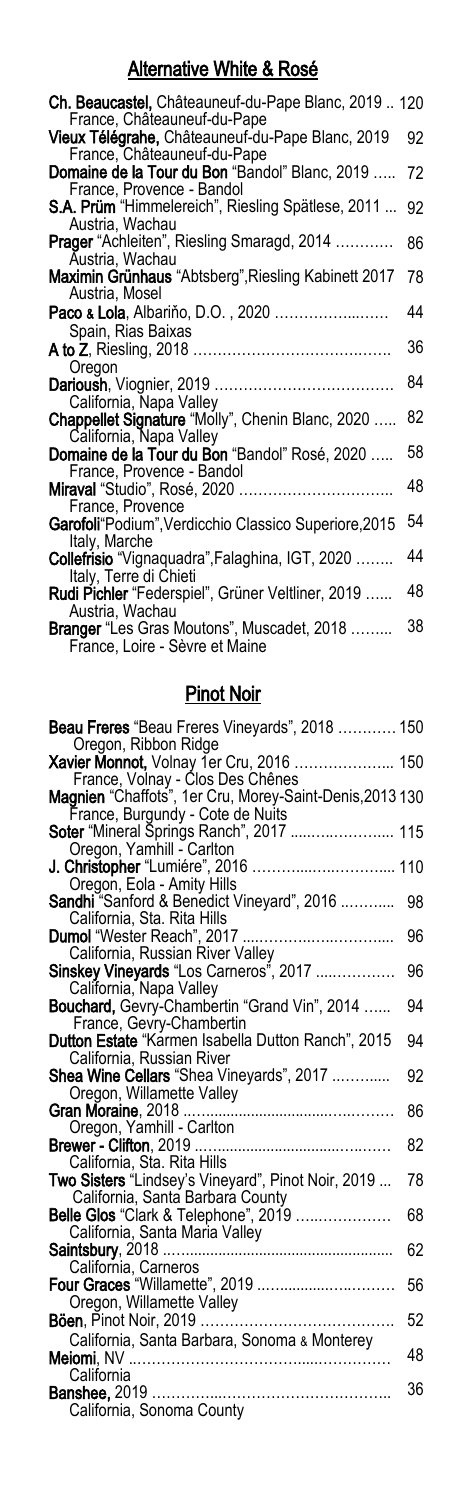## Cabernet Sauvignon

| <b>Lewis Cellars</b> , 2019                                                | 165 |
|----------------------------------------------------------------------------|-----|
| California, Napa Valley                                                    |     |
| Quilt "Reserve", 2017 ….<br>California, Napa Valley                        | 160 |
| Cade "Howell Mountain" (by Plumpjack), 2017                                | 155 |
| California, Napa Valley                                                    |     |
|                                                                            | 145 |
| California, Napa Valley<br>Schrader Cellars "Double Diamond", 2018         | 140 |
| California, Napa Valley - Oakville                                         |     |
|                                                                            | 105 |
| California, Napa                                                           |     |
| Silver Oak "Alexander Valley", 2017                                        | 105 |
| California, Sonoma<br><b>Eagle Eye</b> "Estate", 2013 …                    | 97  |
| California, Napa - AlphaWOLF Vineyard                                      |     |
| Jordan, 2017                                                               | 96  |
| California, Alexander Valley                                               | 94  |
| California, Napa                                                           |     |
|                                                                            | 92  |
| California, Napa                                                           |     |
| Miner "Emily's Cuvee", 2017                                                | 88  |
| California, Napa Valley<br>Lancaster "Winemaker's Cuvee", 2018             | 88  |
| California, Alexander Valley                                               |     |
| Galerie Wines "Pleinair", 2016                                             | 84  |
| California, Napa Valley                                                    |     |
|                                                                            | 76  |
| California, Napa Valley                                                    | 68  |
| California, Napa                                                           |     |
|                                                                            | 66  |
| California, Mt. Veeder                                                     | 60  |
| <b>Justin</b> , 2018<br>California, Paso Robles                            |     |
| Capp Heritage Vineyards "Estate", 2015                                     | 52  |
| California, Napa Valley                                                    |     |
| <b>Wente</b> , 2018<br>California, Livermore Valley                        | 40  |
|                                                                            |     |
| <u>Bordeaux's, Rhone's &amp; Red Blends</u>                                |     |
| Ch. Saint - Pierre Grand Cru, Bordeaux, 2016  155                          |     |
| France, Saint - Julien                                                     |     |
| Ch. Beauregard, Bordeaux, 2018<br>France, Pomerol                          | 150 |
| Ch. Peymartin, Bordeaux, 2017                                              | 94  |
| France, Saint - Julien                                                     |     |
| Ch. Lassègue, Bordeaux, 2017                                               | 92  |
| France, Saint Emilion Grand Cru                                            |     |
| Vieux Telegraphe, Châteauneuf-du-Pape, 2017<br>France, Châteauneuf-du-Pape | 190 |
| Clos Saint Jean, Châteauneuf-du-Pape, 2018                                 | 105 |

| France, Châteauneuf-du-Pape                                |    |
|------------------------------------------------------------|----|
|                                                            | 84 |
| France, Rhone - Gigondas                                   |    |
| Domaine de la Tour du Bon "Bandol" Rouge, 2018             | 64 |
| France, Provence - Bandol                                  |    |
| Beaulieu Vineyards "BV Tapestry" Bordeaux blend, 2014      | 98 |
| California, Napa Valley                                    |    |
| <b>Orin Swift</b> "8 Years in the Desert", Red blend, 2019 | 86 |
| California, Napa Valley                                    |    |
| Justin "Isosceles", Cab based Bordeaux blend, 2016.        | 84 |
| California, Paso Robles                                    |    |
| Leviathan (by Andy Erickson, Screaming Eagle), 2018        | 82 |
| California                                                 |    |
| <b>Ramey "Claret", Cabernet blend, 2017 </b>               | 72 |
| California, Napa Valley                                    |    |
| <b>Eagle Eye</b> "Estate", Meritage, 2019                  | 60 |
| California, Napa Valley - AlphaWOLF Vineyard               |    |
| Kuleto "Frog Prince", Bordeaux blend, 2019                 | 52 |
| California, Napa                                           |    |
| <b>Vidal - Fleury, Côtes du Rhône, 2017</b>                | 40 |
| France, Côtes du Rhône                                     |    |